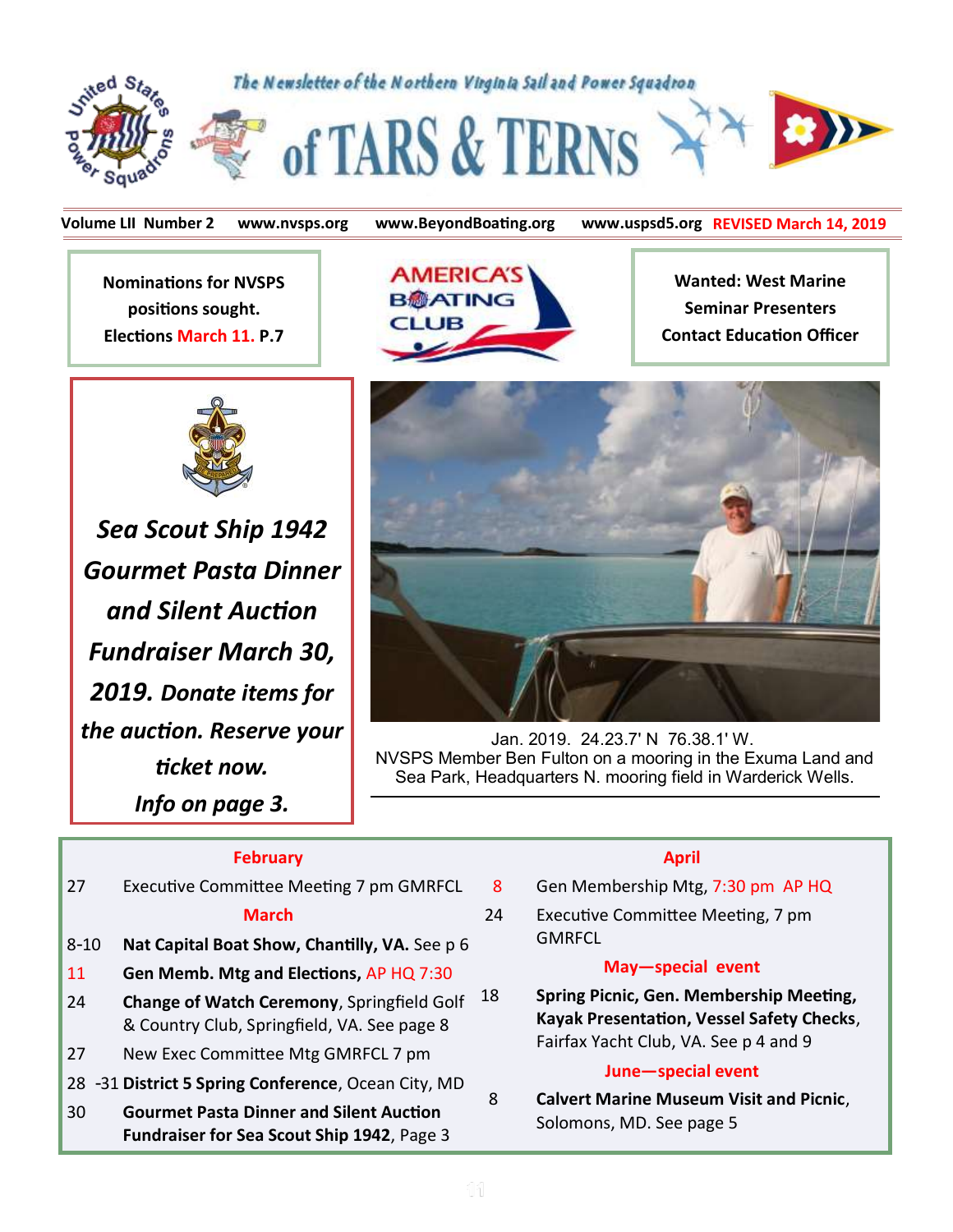

**COMMANDER** Cdr Charles Hurley, JN 703-455-4828 CDJWorks@verizon.net

XO@nvsps.org

**EXECUTIVE OFFICER** Lt/C Sean Gallagher, JN 703-548-5851



**EDUCATION OFFICER** Lt/C Dean Markussen,AP 703-751-9178 MMarkussen2@comcast.net

**SECRETARY** Lt/C Evelyn Alls, P 703-569-1511 secretary@nvsps.org



**TREASURER** P/C Frederick D. Zugay, JN 703-815-1954 eaglebs271@cox.net



## *NEW Meeting Locations: updated Mar 11*

**Gen. Membership Mtgs: Mar 11 and Apr 15**: Alexandria Police Hq Community Rm, 3600 Wheeler Ave , Alexandria, VA 7:30 pm

**Executive Committee Mtgs: Feb 27, Mar 27, Apr 24:** George Mason Reg. Fairfax Co. Library, 7001 Little River Tpk, Annandale, VA 22003, 703-256-3800. Small Conf. Room. Meeting at 7 pm. Opens at 6:30 pm **More info at https://www.fairfaxcounty.gov/ library/** *Check next newsletter for any meeting location changes.* Wed evening Gen Memb mtgs are on the **2nd Mon of each month** *except no mtgs in Aug. and Dec. The May and Oct mtgs are combined with other events on diff days. AND Except June 2019 mtg will be Tues June 11.* 

P/C Gale Alls and P/C Dick Durgin are on the lookout for new **interesting and educational** places for our group to visit. Call Gale at 703-569-1511 or Dick at 703-560- 9106 with ideas!



**Vessel Safety Checks Chair:** P/C Rich Unis, JN, SkipperUnis@gmail.com, 703-588-7030

#### **MEMBERS AT LARGE**

P/C Alan Hart, AP 540-898-6002, 1oldtar@gmail.com P/Lt/C Cathleen Sheffield, AP 703-370-4331, Carney1227@aol.com P/C Richard E. Unis, JN 703-777-8378, SkipperUnis@gmail.com Lt Claire Wyngaard, P 703-304-9152, cwyngaard@verizon.net 5th Member at Large open position. Contact Alan Hart

#### **Nominations Committee Chair:** P/C Alan Hart, AP 540-898-6002, 1oldtar@gmail.com

# Find us on

What's there to like? 281 People like it!



**Of Tars & Terns**

The official publication of the **Northern Virginia Sail and Power Squadron** Posted online in color at [www.nvsps.org](http://www.nvsps.org)



**Articles, opinions and advertisements do not necessarily reflect USPS® policy or endorsement unless so designated**

Of Tars & Terns is published ten months of the year and mailed to all NVSPS members. July/August and January/February issues are combined. All Of Tars & Terns newsletters are published online at NVSPS.org in color. Submission deadlines are the 15th of the month prior to the issue month (in first issue month in combined issues) until further notice.

**Volume LII; Number 2: March 2019** 

703-304-9152 703-620-1821

**EDITOR WEBMASTER**

Lt Claire Wyngaard, P and Communication of the DVLt Walter D. Lazear, AP editor@nvsps.org lakematesw@comcast.net

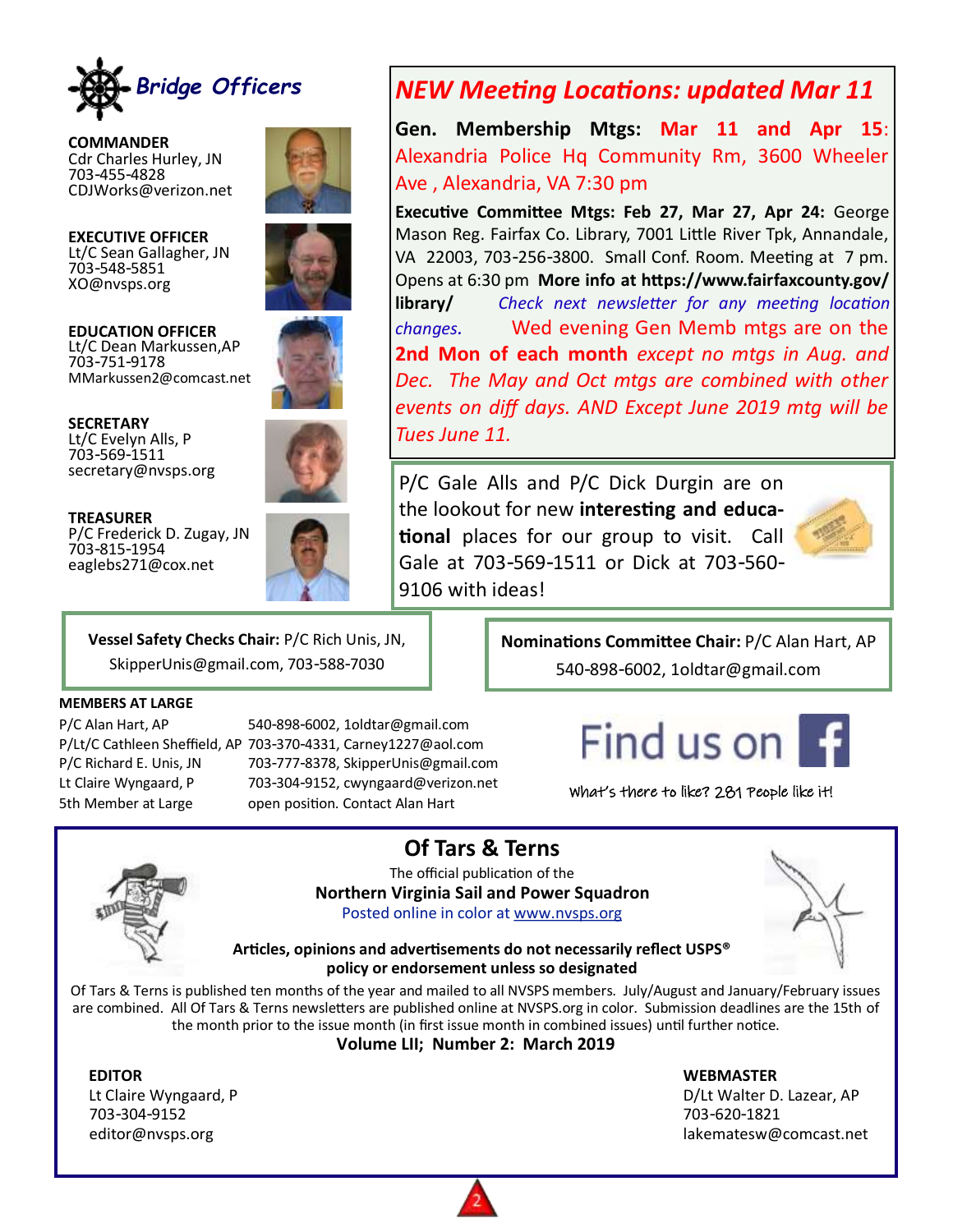

*Message from the Commander*



**Dear Fellow Members,** 

**Please join us for elections night March 11 at the Burke Centre Fairfax County Library. You can still make nominations for any position. All are welcome to attend and nominate.** 



**We want your ideas for programs and events, education courses and field trips. Email them to me or a Member at Large to make them happen.**

**There are lots of events on the calendar. If you need a ride to any of them, give me a call or email and we'll see who is closest and available!**

*Cdr Charles Hurley, JN CDJWorks@Verizon.net*

# *Sea Scout Ship 1942 is holding their annual "Gourmet Pasta Dinner and Silent Auction Fundraiser"*

*at St. George's Episcopal Church, evening of Sat., March 30, 5:30 pm* 

Come support **YOUR Sea Scouts** and enjoy a fine gourmet pasta dinner cooked by "Friend of Sea Scouts" and Italian trained chef, Pasquale Esposito — Freshly baked pasta, bread, and dessert! Vegetarian sauce and gluten-free options available.

Photos of the Scouts in their many activities over the past year will be displayed on the walls during dinner. The **Silent Auction** will take place throughout the evening. Items to be bid on will be on display in the church hall -- such as new binoculars and several new PFDs donated by West Marine, half day sailing trips on the Chesapeake Bay, framed and matted nautical lithographs, and many other items!

Scouts and adult volunteers will be selling tickets for the Fundraiser Dinner. Contact Claire Wyngaard (CWyngaard@Verizon.net) to **reserve your tickets now** for meal planning. Dinner tickets will be around \$25 / person at the door. No tickets needed for participating in the auction. Event is 5:30 pm to approx. 8:30 pm.

**Auction Donations Welcome!** Contact Mike Taylor, 703 867-7472, MLFTtaylor@att.net

### www.seascout1942.com/





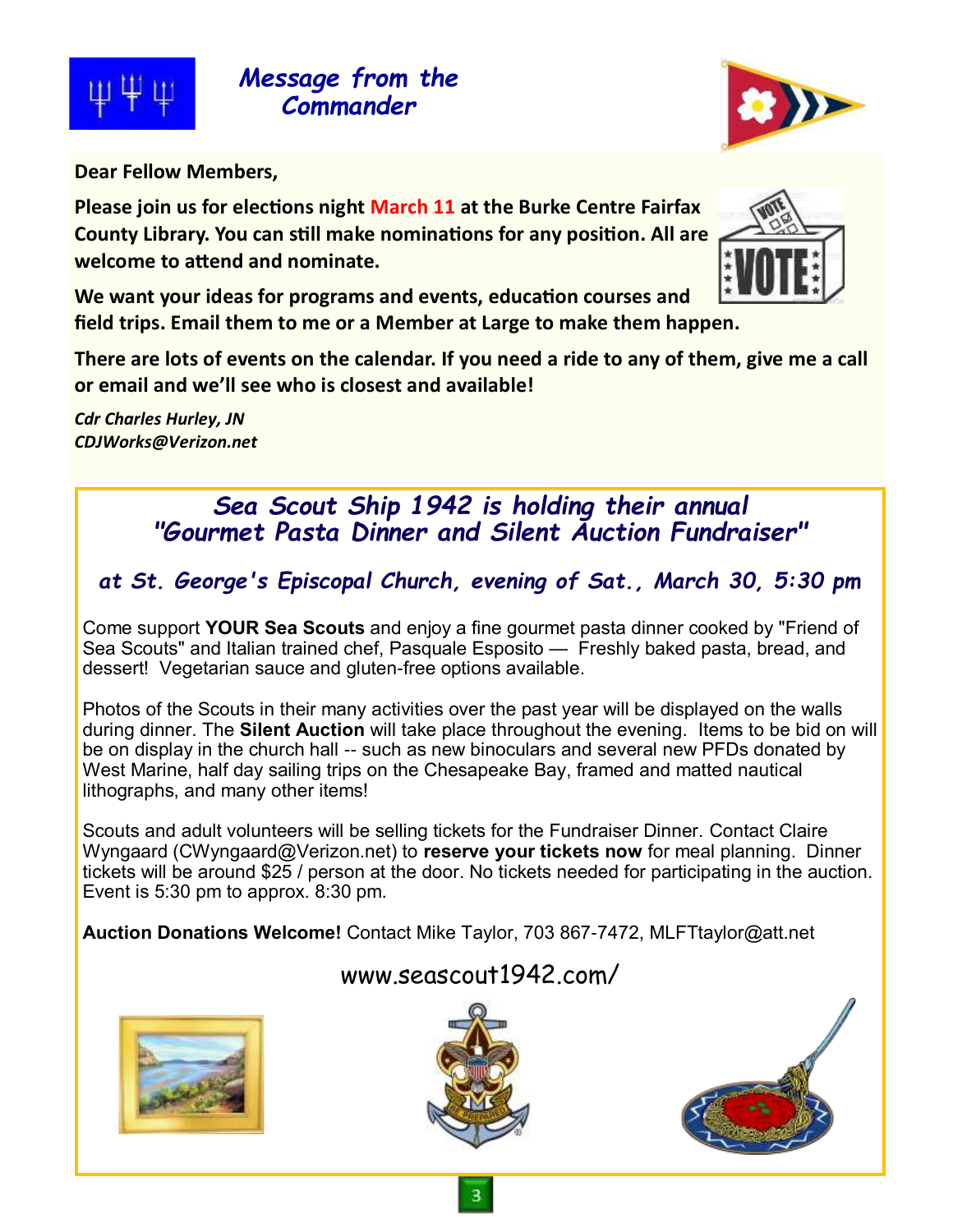



**Northern Virginia Sail and Power Squadron**



# *2019 Spring Picnic*

*Saturday 18 May* 

*12:00 to 16:00 hrs.* 

# *Fairfax Yacht Club*

*Join us for food and drinks Combined with the May meeting* 

*and a Special Presentation* 

*Vessel Safety Checks will be available* 

*Presentation Info on page 9*

To help defray expenses there is a \$5.00 charge for each member and guest, payable at door.



Photos courtesy Fairfax Yacht Club

Member Name/Guests:

Please inform me what your favorite, appetizer, salad, main dish, or dessert you will be bringing to share!

Yes, I can help with Setup Cleanup

Call, mail form or email response to Secretary Evelyn Alls,

[secretary@nvsps.org,](mailto:secretary@nvsps.org) 703-569-1511,

7800 Braemar Way, Springfield, VA 22153

**Fairfax Yacht Club**,10721 Colchester Road. Mason Neck, VA 22079, 703-339-8736, www.fairfaxyachtclub.com/

**From the Beltway Driving South:** Drive south on I-95 from the Beltway and take the exit for Woodbridge via US Rt. 1 south. Turn left at Furnace Road, which is at the first traffic light. This is just prior to the Occoquan River Bridge. Follow Furnace Road through the railroad underpass (Caution one car wide and a blind turn, sound your horn before entering). Continue about another 75-100 yards where Furnace Road bears to



the left and joins Old Colchester Road. Do not bear to the left but proceed straight across. This is a private lane, which leads into the Fairfax Yacht Club. Follow this lane through the gate (it will be open) and park at any open space.



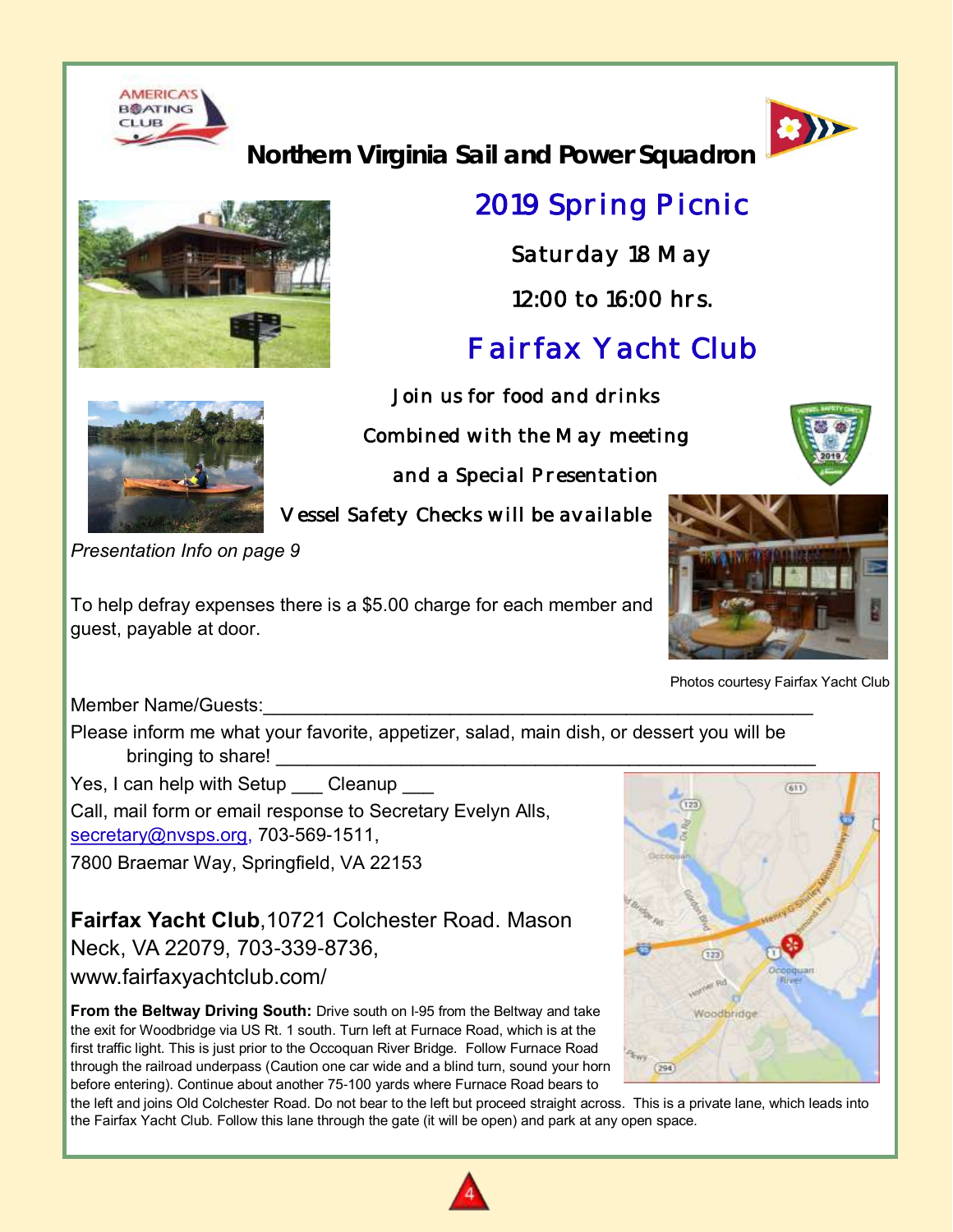# *Save the date for NVSPS summer fun!*  **June 8, 2019 Calvert Marine Museum Visit & Picnic hosted by P/C Keith & Janet Segerson in Solomons, MD 10:00 am Meet at Calvert Marine Museum** 14200 Solomons Island Road, Solomons, MD 20688 Admission: adults \$9; seniors \$7; children (ages 5-12) \$4. Check [www.calvertmarinemuseum.com](http://www.calvertmarinemuseum.com) for all the interesting things to see including the adorable river otters, Drum Point lighthouse, historic Chesapeake Bay vessels and much more. **1:00 pm Meet at P/C Keith & Janet Segerson's weekend home** across Back Creek from the museum at 285 Oyster Bay Place, Solomons (Dowell), MD **Driving directions:** From Rt. 4, near the Solomons Volunteer Fire Department, turn onto Dowell Road and proceed to the formal entrance of Oyster Bay Condos, across the street from Grandma's Antique Store. Turn right onto Oyster Bay Place to Keith's at #285 (first driveway on left). **Please bring your favorite picnic food to share & folding chairs. If you choose to come by boat** and spend the weekend in Solomons, there are several nice marinas with transient slips, pools, bike rentals, etc. Keith has a pier with electricity and can shuttle folks from the anchorage in their harbor. Please coordinate that with Keith (cell 703-772-8297). RSVP to ridurgin@aol.com by May 25 so that we can plan and also send you last minute updates by email. **Visit the Lighthouse Page of the Museum Website: http://calvertmarinemuseum.com/190/Lighthouses** Credit: Pubdog *Potomac River Cleanup—Gravelly Point— Sat. March 30—10 am - 1 pm* Gravelly Point Park George Washington Memorial Pkwy, Arlington, VA https://potomac.org/pc-events/2019/30/03/potomac-river-cleanup-gravelly-point-park-Volunteer with the Potomac Conservancy, Green Muslims and National Park Service!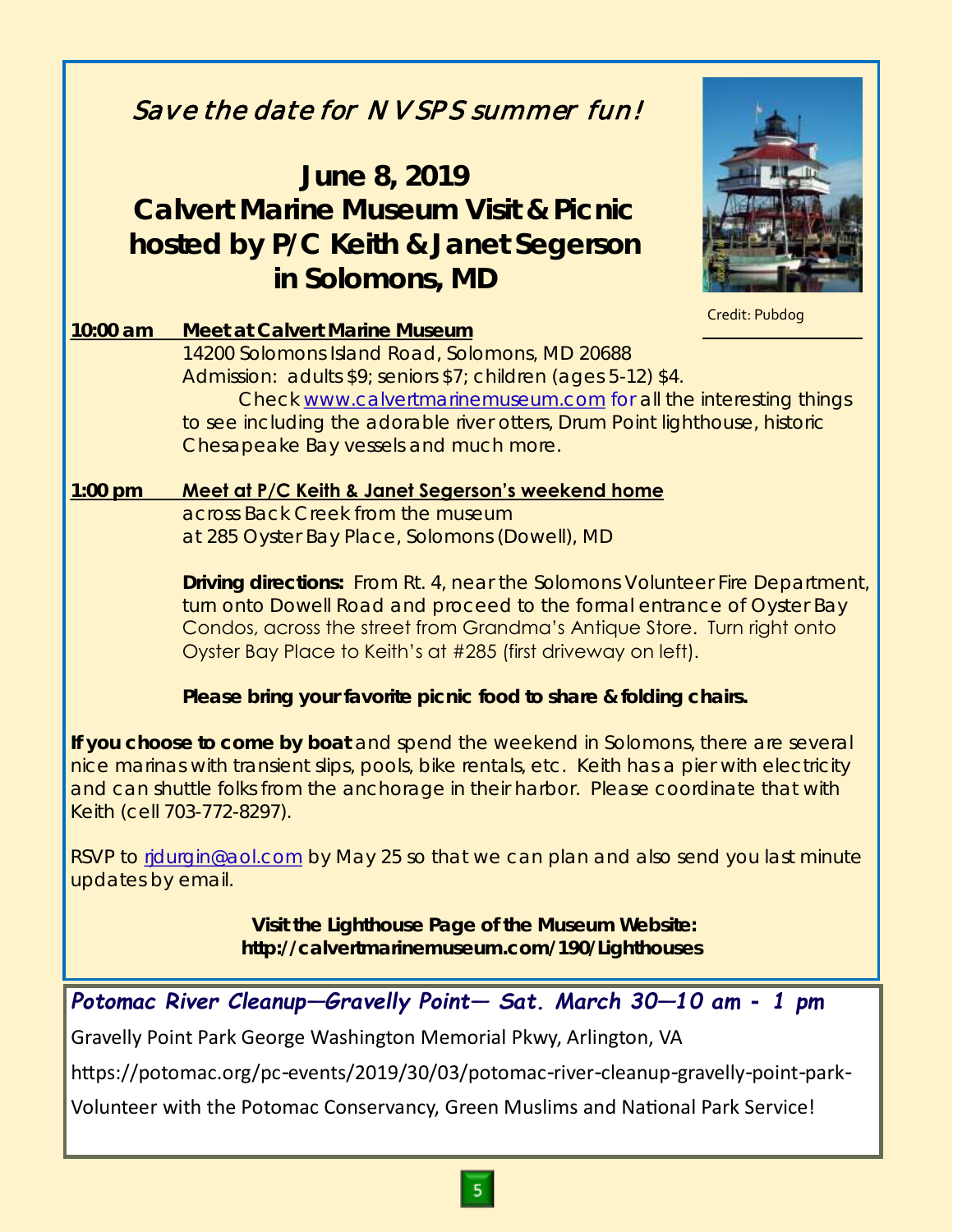# *2019 National Capital Boat Show Lectures*

### *www.NationalCapitalBoatShow.com March 8-10*

### *Dulles Expo Center, Chantilly, VA*

*Schedule Subject to Change See What's New!*

#### **Friday, March 8**

12:00PM – Dwight F. Bues, AP – America's Boating Club Northern Virginia – **Electrical Wiring and Connectors**

- 2:00PM P/C Jay Nelson, AP, America's Boating Club Northern Virginia– **Trailering**
- 4:00PM Bill Washington President of CAPCA **Navigation Safety**

5:00PM – P/C Rich Unis, JN— America's Boating Club Northern Virginia— **General Boating Safety** 

#### **Saturday, March 9**

11:00AM – Dwight F. Bues, AP – America's Boating Club Northern Virginia – **Electrical Wiring and Connectors** 

1:00PM – Lt/C Dean Markussen, AP— America's Boating Club Northern Virginia - **Trailering**

2:00PM —Todd Skiles – Commodore for the Sea Scouts in the National Capital Area Council -

#### **Sea Scouts: Charting a course to Adventure. Forming the next generation**

3:00PM — Bill Washington – President of the CAPCA - **Navigation Safety** 

5:00PM — Lt/C Dean Markussen, AP— America's Boating Club Northern Virginia — **General Boating Safety** 

#### **Sunday, March 10**

11:00AM **—** Dwight F. Bues, AP – America's Boating Club Northern Virginia – **Electrical Wiring and Connectors** 

1:00PM —P/C Jay Nelson, AP— America's Boating Club Northern Virginia—**Trailering** 2:00PM — Hans J. Hoffmann – Secretary of CAPCA—Navigation--**Essential skills and the use and** 

**pitfalls of electronic navigation devices** 



### *Get Certified as a Vessel Safety Check Examiner Message from Chair P/C Rich Unis, JN*

**The VSC program is a very important ongoing public service effort sponsored by the United States Coast Guard Auxiliary, the United States Power Squadrons and BoatUS.**

Qualified Vessel Examiners (VEs) from both organizations provide courtesy safety checks to mariners to ensure required safety equipment is aboard and in operational condition. The VEs discuss safe boating practices while conducting their reviews to ensure boaters are well informed of their responsibilities. Most importantly, VEs award the VSC decal to boat owners whose vessels meet the minimum safety requirements. **We could conduct far more VSCs but we need more VEs.** If you would like to become a VE, you will need to study the VSC manual and take a quick certification exam, then conduct five VSCs in the presence of a qualified VE before becoming certified and able to conduct them on your own. Come join the program! Contact P/C Rich Unis, JN at 703-777-8378 or at skipperunis@gmail.com

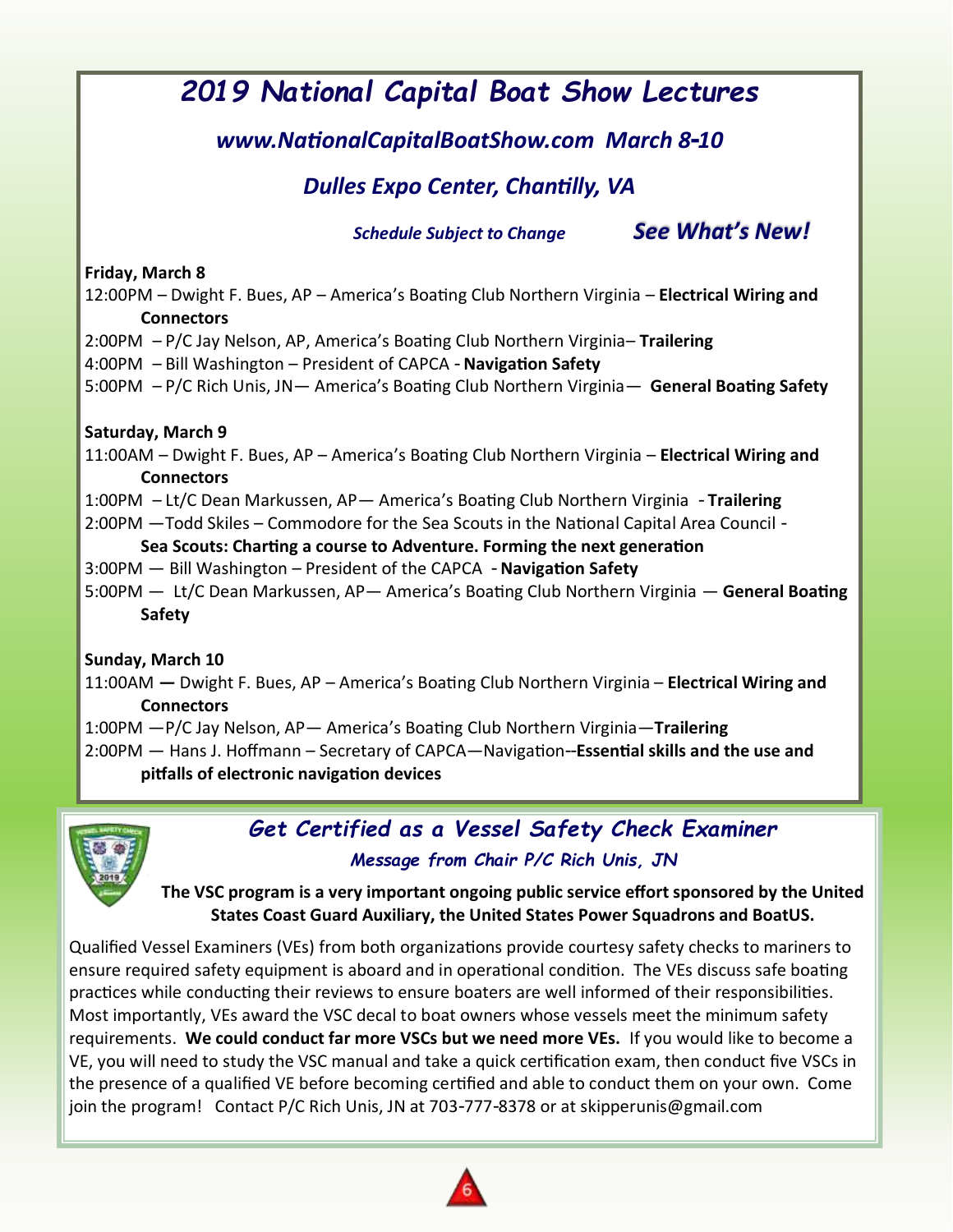**The following members of the Northern Virginia Sail and Power Squadron are nominated for the offices indicated for the 2019-2020 bridge year.** Elections will be held at the squadron's annual meeting on **11 March 2019.** Additional nominations may be made from the floor at that time. See the **open positions** below. Those elected will be installed at our Annual Change-of-Watch on **24 March 2019** at the Springfield Golf and Country Club.

#### **Bridge Officers**

Administrative Officer Position Open Secretary Lt/C Evelyn Alls, P

Commander Cdr Charles P. Hurley, JN Executive Officer Lt/C Sean Gallagher, AP Education Officer Lt/C Dean Markussen, AP Treasurer P/C Frederick Zugay, JN

#### **Members at Large of the Executive Committee**

P/C Alan Hart, AP Lt Walter Lazear, AP P/Lt/C Cathleen Sheffield, AP P/C Richard E. Unis, JN Position Open

#### **Rules Committee**

Lt/C Evelyn Alls, P P/C Gale Alls, SN P/C Richard Durgin, JN P/Lt/C Cathleen Sheffield, AP P/C Alan Hart, AP

Respectfully submitted, P/C Alan Hart, AP Chair, Nominations Committee [1oldtar@gmail.com](mailto:1oldtar@gmail.com) 540-898-6002

#### **Auditing Committee**

P/C Richard E. Unis, JN P/C Francis Williamson, AP Position Open

#### **Nominating Committee**

P/C Jere Dando, AP P/C Alan Hart, AP P/C G. Jay Nelson, AP P/C Richard Unis, JN Position Open



*Being a Member at Large is a great way to participate in the Executive Committee meeting discussions and contribute your ideas. Anyone can attend these meetings, but a Member at Large can vote. Your name can be listed with the Bridge on the website and in the newsletter. If you are contacted by another member, can bring concerns to the Bridge.—Claire Wyngaard, Member at Large*

#### **Squadron Bylaws are online** http://www.nvsps.org/byarch/2012bylaw.pdf

*Sailors Corner National Sailing Hall of Fame Nominations Deadline April 15— https://nshof.org/hall-of-fame/nominate/ Women' Sailing Conference June 1 in Marblehead, MA—https://www.womensailing.org/ Golden Globe Race started with 18 sailors; to end with 5—https://goldengloberace.com/livetracker/*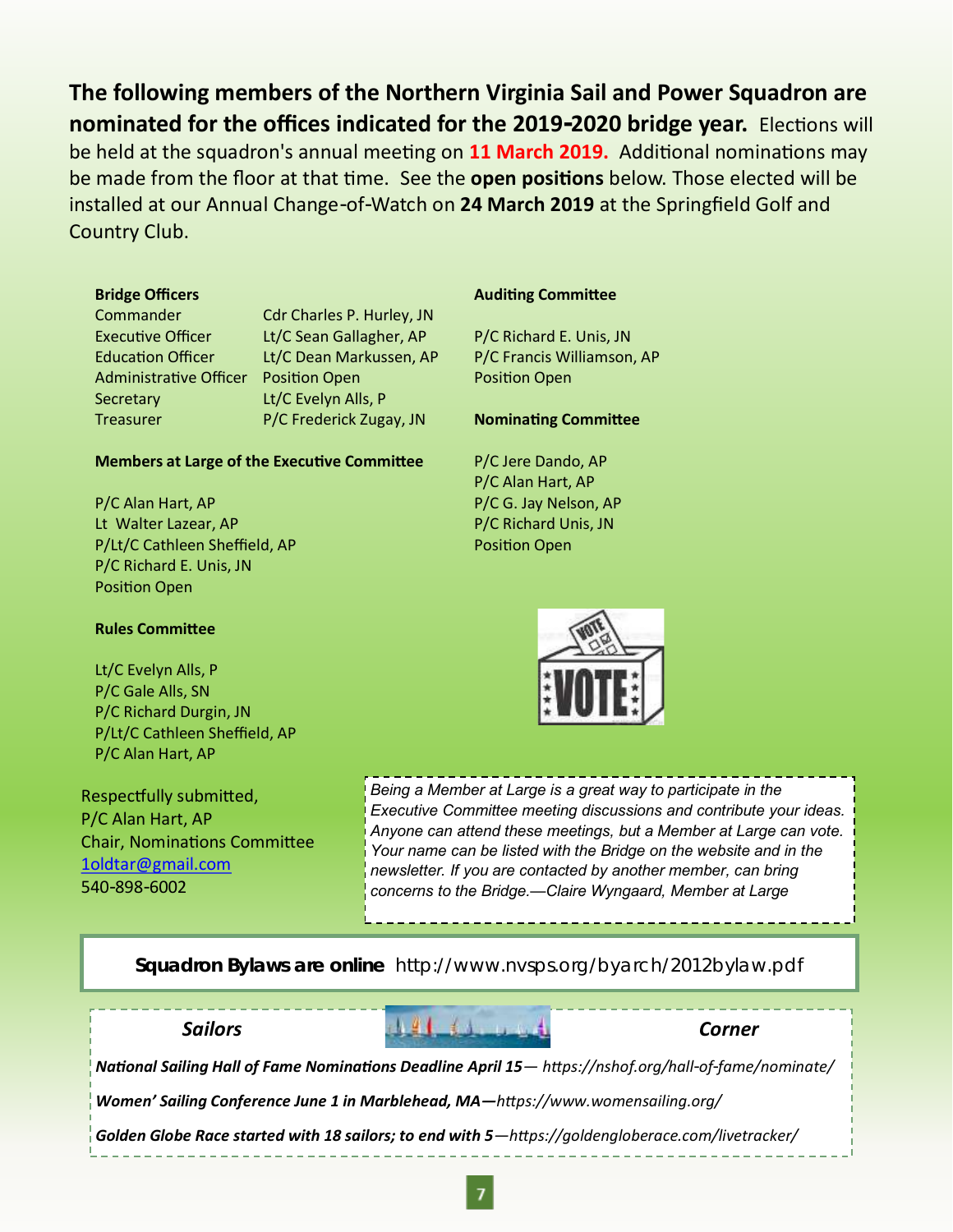



# *Northern Virginia Sail & Power Squadron cordially invites you to its*

# *52nd Change of Watch*

*on* 

#### *Sunday, March 24, 2019 12:30 pm until 4:00 pm*

*at* 

*Springfield Golf & Country Club 8301 Old Keene Mill Road, Springfield, Virginia 22152* 

- 12:30 Social time, cash bar
- 1:00 Commander's Welcome
- 1:15 Buffet Luncheon: Sweet Corn Chowder, Roast Pork Tenderloin, Southern Fried Chicken, Bacon and Cheddar Macaroni and Cheese,
- Skillet Green Beans, Cole Slaw, Warm Rolls and Butter, Seasonal Fruit Cobbler<br>2:30 Change of Watch ceremonies Change of Watch ceremonies

Uniform or business attire Driving directions at [www.sgccva.org.](http://www.sgccva.org) Handicapped accessible.

*Response Card* 

Cost for each person attending is \$35.00.

Members attending:\_\_\_\_\_\_\_\_\_\_\_\_\_\_\_\_\_\_\_\_\_\_\_\_\_\_\_\_\_\_\_\_\_\_\_\_\_\_\_\_\_\_\_\_\_\_\_\_\_

Guests attending:\_\_\_\_\_\_\_\_\_\_\_\_\_\_\_\_\_\_\_\_\_\_\_\_\_\_\_\_\_\_\_\_\_\_\_\_\_\_\_\_\_\_\_\_\_\_\_\_\_\_\_\_

Enclosed check payable to NVSPS for \$\_\_\_\_\_\_\_\_\_\_for\_\_\_\_\_\_\_\_\_\_attendees

Please mail this response card with check to P/C Gale Alls, SN, 7800 Braemar Way, Springfield VA 22153 by Fri., March 15, 2019. Direct questions to [galeandev@aol.com](mailto:galeandev@aol.com) or 703-569-1511.



Fawcett Boat Supply has a great Seminar Series again this year! http://www.fawcettboat.com/ Also see http://PropTalk.com — http://SpinSheet.com — http://www.FishTalkMag.com

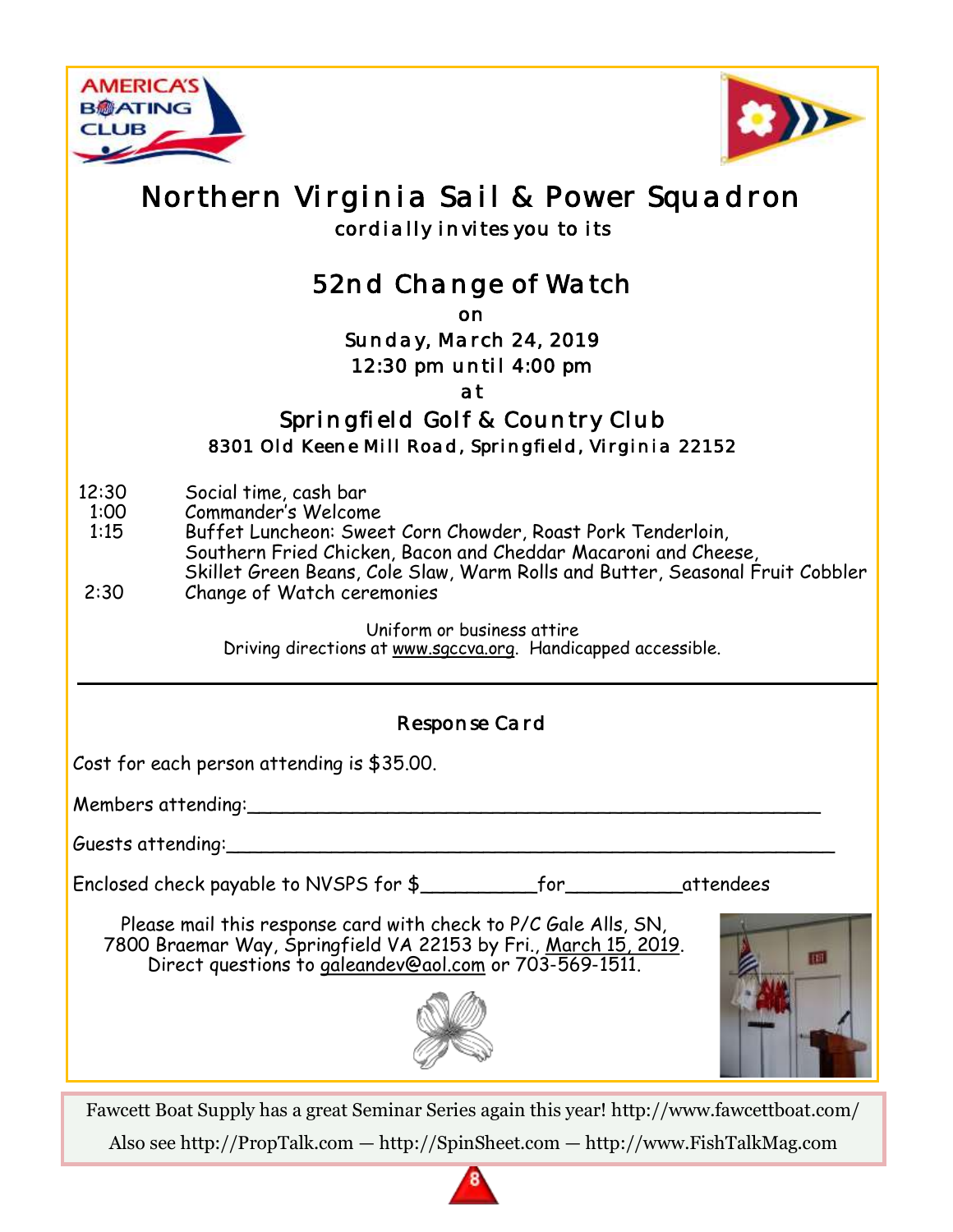### **Presentation May 18—At the Spring Picnic at the Fairfax Yacht Club, Virginia**

### Rich Unis will show us how he made his wooden Wood Duck kayak!

Rich Unis will discuss the course he took at the WoodenBoat School in Brooklin, ME, in Aug, 2018, to build a 12 foot Wood Duck kayak. He will give a slide presentation showing the steps he took to build the boat, along with photos of the process, culminating in the finishing, fitting out and launch of the kayak. He will have the kayak at the picnic so everyone can see the finished product!

Download the Course Catalog Here https://www.thewoodenboatschool.com/? r=wbstnews.wed.01.02.19b



# *Spread the Word about Our Squadron*

We all know what great organizations United States Power Squadrons and Northern Virginia Sail and Power Squadrons are, don't we? Then why not **bring a friend or neighbor**, or better yet, more than one, to one of our meetings or social events? Let them get to know what nice, friendly folks we are! Perhaps they have an interest in boating that you don't even know about, OR perhaps they are looking for some group to get involved in. That is why my father and I joined, over 50 years ago, and why I remain a member to this day. USPS and NVSPS are, unfortunately, all too well-kept secrets and you can help do something about that. Spread the word! — P/C Alan R. Hart, AP

**Share your Favorite Photos with your fellow members in this newsletter!**

**Photos of your boat, your marina, your boat projects, your favorite places to visit by water!**

**Email Photos with captions to Editor@NVSPS.org**



Ο

*Birthday Wishes!*

#### **March**

| John Genco             | 5  |
|------------------------|----|
| <b>Michael Card</b>    | 7  |
| H. David O'Malie       | 9  |
| <b>Gary Church</b>     | 10 |
| Yeuan-Ming Sheu        | 10 |
| Margaret Gallagher     | 13 |
| Lawrence Bahl          | 15 |
| W. Thomas Ballew       | 19 |
| <b>Robert Hughlett</b> | 25 |
|                        |    |



### Irish Coffee

2 parts Irish Whisky 4 parts hot coffee 1.5 parts fresh cream 1 tsp brown sugar Heat the coffee, whisky and sugar; do not boil. Pour into class and top with cream; serve hot.



jules / stone soup